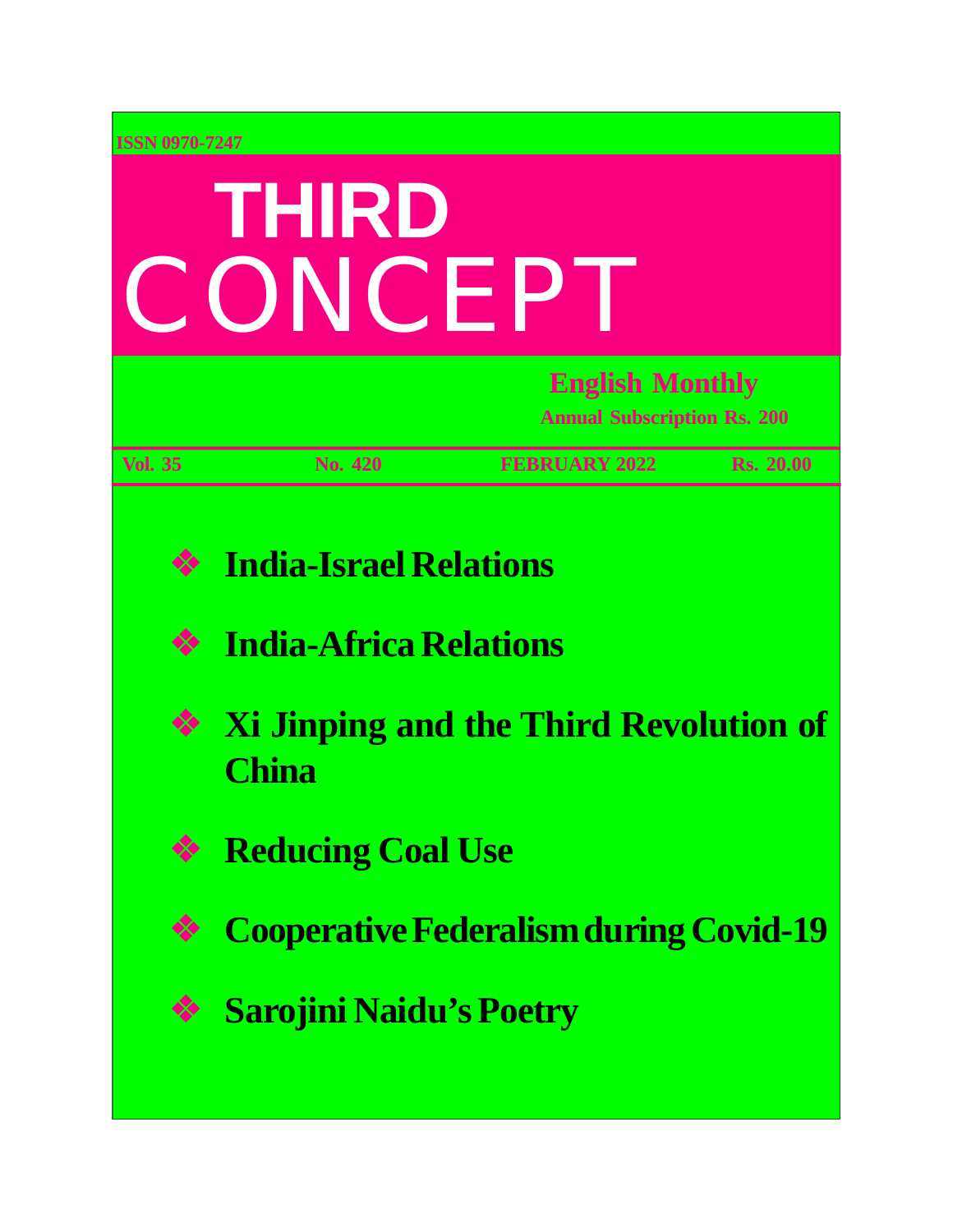### **EDITORIAL BOARD**

| Y.C. Simhadri, Professor (Retd),             | Vice-Chancellor, Banaras Hindu University,<br>Andhra University, Nagarjuna University, Patna<br>University (Two Terms), Member, University<br><b>Grants Commission Consultant, United Nations</b><br>University, Tokyo, UNESCO, Thailand Director,<br>Institute of Constitutional and Parliamentary<br>Studies ICPS. |
|----------------------------------------------|----------------------------------------------------------------------------------------------------------------------------------------------------------------------------------------------------------------------------------------------------------------------------------------------------------------------|
| Dr. Vijay Kumar Verma                        | Associate Professor, Department of Political<br>Science, Dyal Singh College, Delhi University,<br>New Delhi.                                                                                                                                                                                                         |
| <b>Eddie J. Girdner, (Retired Professor)</b> | Izmir University, Izmir, Turkey.                                                                                                                                                                                                                                                                                     |
| Dr. Kalim Siddiqui,                          | Teaches International Economy, Department of<br>Accounting, Finance, and Economics, The<br>Business School, University of Huddersfield,<br>Queensgate, Huddersfield, UK.                                                                                                                                             |
| Dr. Ramesh Makwana                           | Professor and Head Dept of Sociology, Sardar<br>Patel University, Vallabh Vidyanagar Anand,<br>Gujarat.                                                                                                                                                                                                              |
| Vikram Soni, Professor (Retd),               | Jamia Millia Islamia, Centre for Theoretical<br>Physics, New Delhi.                                                                                                                                                                                                                                                  |
| Dr. Sabahudin Hadzialic, Professor,          | Sarajevo, Bosnia and Herzegovina.                                                                                                                                                                                                                                                                                    |
| Dr. Hab. Dorota Siemieniecka, Prof. NCU      | V-ce Dean for Research and International<br>Cooperation Faculty of Education, Nicolaus<br>Copernicus University, Toruń, Poland.                                                                                                                                                                                      |
| Dr. Swaleha Sindhi,                          | Vice President Indian Ocean Comparative<br>Education Society (IOCES) Vadodara-Gujarat.                                                                                                                                                                                                                               |
| Dr. Ritu Sapra, Associate Professor          | Department of Commerce, Delhi School of<br>Economics, Delhi University, Delhi.                                                                                                                                                                                                                                       |
| Dr. Anilkumar B. Halu                        | Dean and Deputy Controller of Exam HoD &<br>PG Coordinator UG & PG Dept of Political<br>Science Govt. College, (Autonomous),<br>Kalaburagi,                                                                                                                                                                          |
| Dr. Alok Kumar Gupta, Associate Professor    | Department of Politics and International<br>Relations, Central University of Jharkhand.                                                                                                                                                                                                                              |
| Nisar Ahmed I Mulla, Professor,              | Head, Department of Commerce, Maulana Azad<br>National Urdu University, Hyderabad.                                                                                                                                                                                                                                   |
| Dr. Jaikishan Thakur, Associate Professor    | Department of Sociology and Research Guide<br>Govt. 1st Grade College Mahagaon, Karnataka.                                                                                                                                                                                                                           |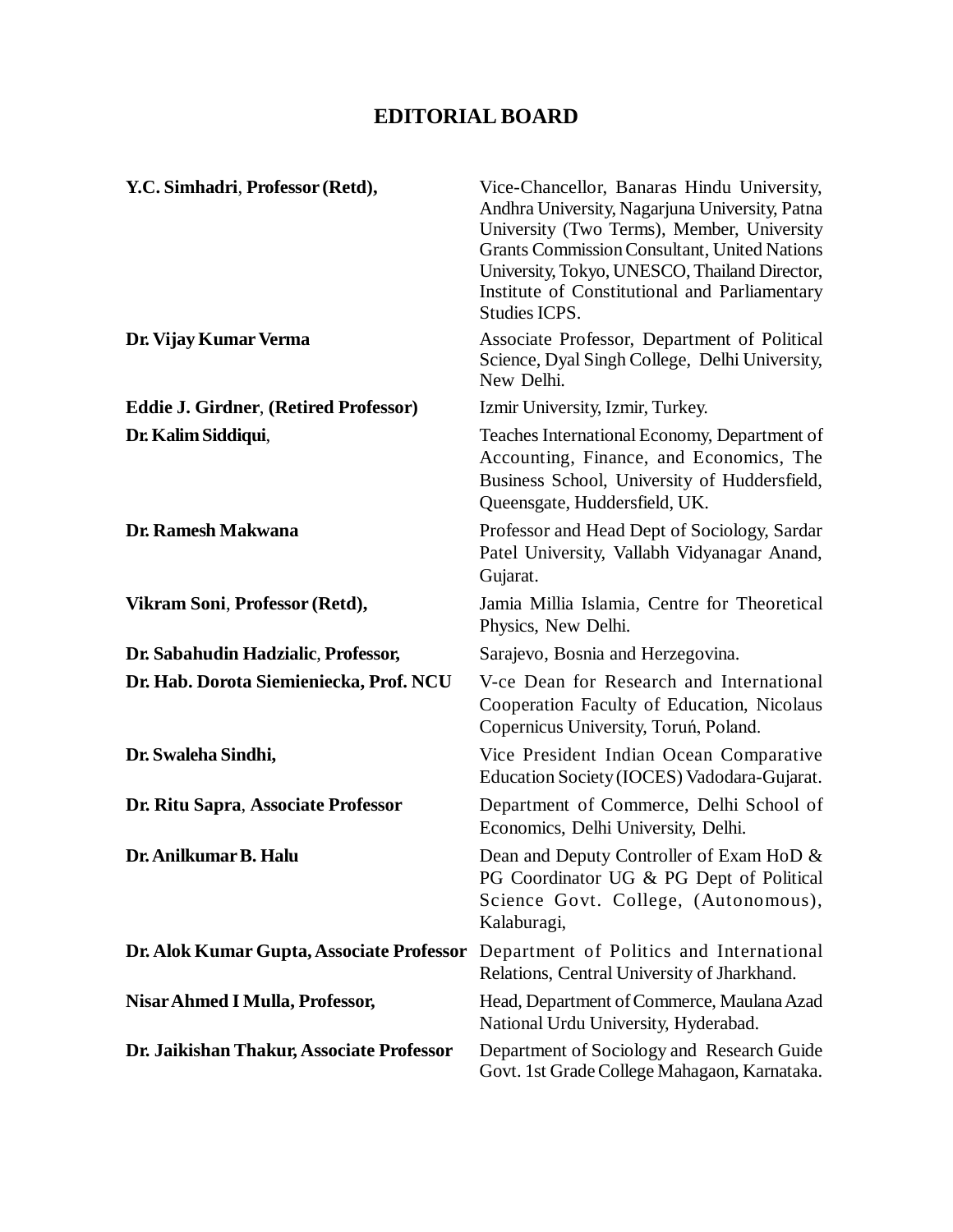

# **An International Journal** Feditorial **of Ideas**

### **Vol. 35 No. 420 FEBRUARY 2022 Rs. 20. 00**

**Third Concept** aims at providing a platform where a meaningful exchange of ideas can take place among the people of the Third World. The attempt will be to communicate, debate and disseminate information, ideas and alternatives for the resolution of the common problems facing humankind. We welcome contributions from academics, journalists and even from those who may never have published anything before. The only requirement is a concern for and desire to understand and take the issue of our time. Contributions may be descriptive, analytical or theoretical. They may be in the form of original articles, reactions to previous contributions, or even a comment on a prevailing situation. All contributions, neatly typed in double space, may be addressed to:

| Editor                                    | <b>Consulting Editor</b> |  |
|-------------------------------------------|--------------------------|--|
| <b>Babuddin Khan</b>                      | M. L. Sharma             |  |
| Deputy Editor                             | <b>Managing Editor</b>   |  |
| Manoj K. Narula                           | R. Prudhvi Raju          |  |
| <b>Business Executive</b>                 | <b>Art Director</b>      |  |
| <b>R.S.Rawat</b>                          | <b>Purba Roy</b>         |  |
| <b>Business Executive South-east Asia</b> |                          |  |
| Shatrughan Kumar Dwivedi                  |                          |  |

While the Editor accepts responsibility for the selection of materials to be published, individual authors are responsible for the facts, figures, and views in their articles. However, the Editor reserves the right to edit the articles for reasons of space and clarity.

**Published, Printed and Owned by** Babuddin Khan Third Concept, LB - 39, Prakash Deep Building, 7, Tolstoy Marg, New Delhi-110 001. Ph : 23711092, 23712249, Fax No: 23711092. E-mail : [third.concept@rediffmail.com](mailto:third.concept@rediffmail.com) Website: [www.thirdconceptjournal.co.in](http://www.thirdconceptjournal.co.in)  **THIRD CONCEPT NOW UGC-CARE List**

**Designed by**: **Pt. Tejpal**

| Turmoil in Kazakhstan                              | 5  |
|----------------------------------------------------|----|
| B.K.                                               |    |
| <b>India-Israel Relations</b>                      | 7  |
| Katari Akhilesh Kumar                              |    |
| India-Africa Relations: Past, Present and Future   | 10 |
| Dr. Deepthi Shanker                                |    |
| Xi Jinping and the Third Revolution of China       | 13 |
| Dr. Kalpana S. Agrahari & Dr. Deepak K. Pandeya    |    |
| Evaluating Pledge to Reduce Coal-use at COP26      | 17 |
| Alok Kumar Gupta & Kaushiki Parihar                |    |
| Recent Suspension of Lawmakers in Rajya Sabha:  21 |    |
| Dr. Bipin Kumar Thakur                             |    |
| Rethinking 'Cooperative Federalism'                | 25 |
| Dr. Shasanka Sekhar Pati                           |    |
| Exploring Affective Wellbeing of Employees         | 28 |
| Dr. Aditi Sharma & Dr. Deepak K. Sharma            |    |
| Studying Defamiliarisation Techniques              | 32 |
| Verma, Hariom & Rana, Ashwani                      |    |
| A Postcolonial Reading of Sarojini Naidu's         | 34 |
| Zainab Fatma                                       |    |
| Role of Women Labourers in Village Development 38  |    |
| Dr. R. Kurinji Malar                               |    |
| Colonial Re-organisation of the Nyishi             | 42 |
| Dr. Tade Sangdo                                    |    |
| A Bibliometric Analysis of Application             | 46 |
| Umang & Dr Deepak Kumar Pandey                     |    |
| Intention to Sustainable Entrepreneurship:         | 50 |
| Divyashree M & Dr. Shacheendran V                  |    |
| Impact of Covid-19 Pandemic on Rural               | 53 |
| Dr. Suranjan Das                                   |    |
| Studying Investment Decision                       | 56 |
| S. Ramesh & Dr. A. Krishnan                        |    |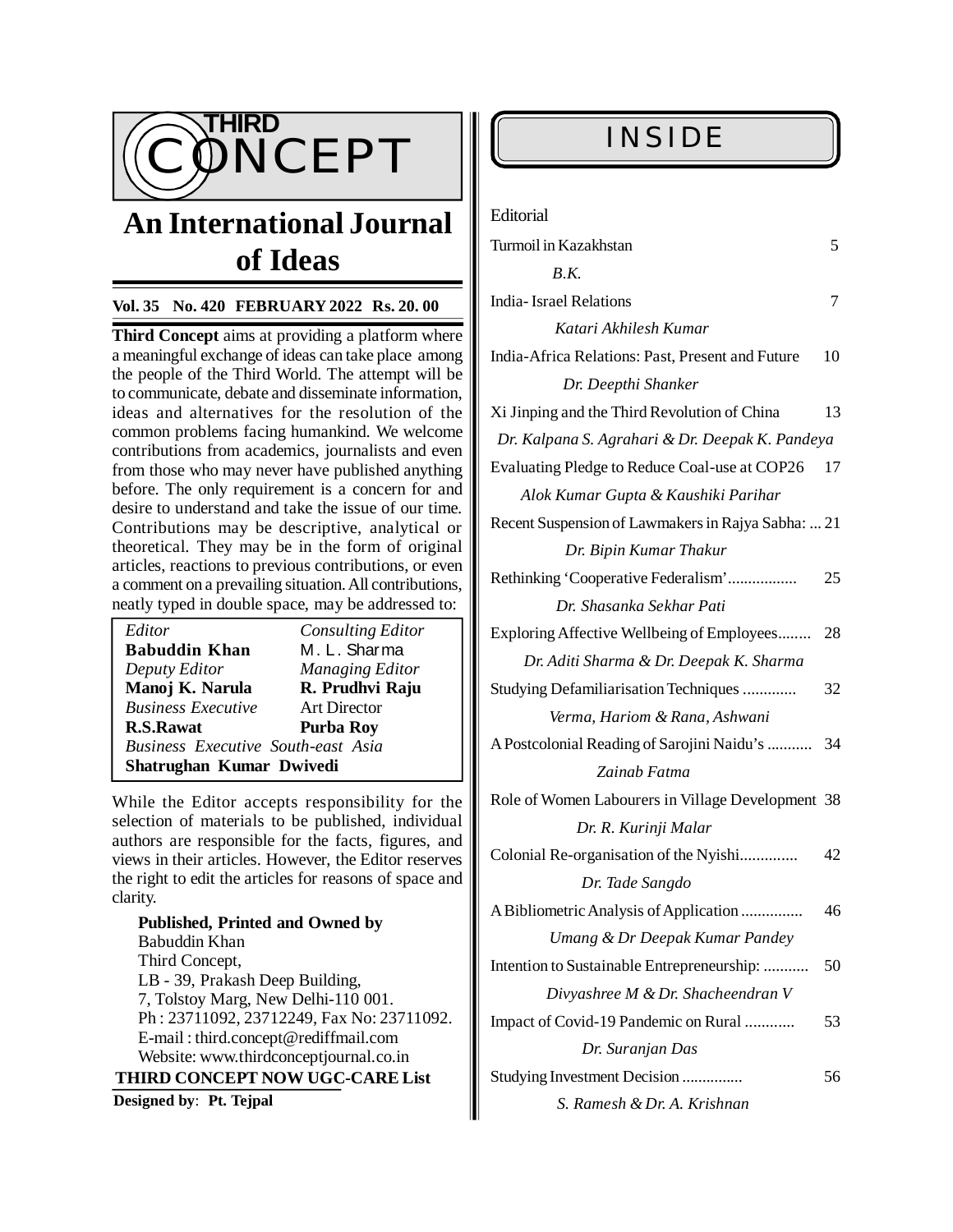| Treatment of ethnic words                           | 60  |
|-----------------------------------------------------|-----|
| Dr. Sankar Patowary                                 |     |
| Access to Higher Education in Madurai               | 62  |
| Dr. P. Devi Priya                                   |     |
| Impact of Covid 19 on Women:                        | 66  |
| Dr. Satarupa Pal                                    |     |
| Out of Pocket Expenditure Pattern                   | 69  |
| S. Sathiya & Dr P. Nataraja Murthy                  |     |
| Covid-19 Crisis, the Quad,                          | 72  |
| Ladhu R. Choudhary                                  |     |
| A Study on Entrepreneurship Development             | 76  |
| C.Janakiraman & C.Prabu                             |     |
| Managing Destination Image with Respect             | 79  |
| Dr. Sudhanshu Verma & Dr. Bhola Chourasia           |     |
| Blended Teaching and Learning                       | 83  |
| Dr. Nandini Sengupta                                |     |
| Nature Connectedness Construct                      | 87  |
| Suriya R & Dr. T.S. Ramesh                          |     |
| A Comparative Study on the Educational              | 90  |
| Dr. Usashi Kundu De                                 |     |
| Empowerment Women in Rural India                    | 93  |
| Dr.B.Ramalingam                                     |     |
| The Human Resource Management Practices in India 97 |     |
| Dr. Pragyan Pushpanjali                             |     |
| Forensic Accounting: The Indian Perspective         | 100 |
| Prof. Ritu Sapra & Dr. Shivani Abrol                |     |
| "Point Counter Point": Sentinel Music               | 105 |
| Dr. Kokila Sehgal Mathur                            |     |
| Computer-Supported Cooperative learning             | 108 |
| Dr. Seema Sareen & Ms. Gagandeep Kaur               |     |
| Wheat, Pulses and Oilseeds Area, Production,  112   |     |
| Dr. Babasaheb Kacharu Wani                          |     |
| Analyzing an effective S among the 5S               | 115 |
| Ms. A. Vinodhini & Dr.R. Seethalakshmi              |     |
| Social Concept of Vidyadhar Guruji                  | 118 |
| Shivasharanappa Mallappa & Dr. Indumati P.Patil     |     |
| Political news stories in Kannada Dailies:          | 120 |
| Dr. Nandini Shivasharanappa                         |     |
| Political Empowerment of Women:                     | 122 |
| Dr. Bipul Das & Barsha Kalita                       |     |
| Syndrome of Internal Colonialism in India's         | 126 |
| Dr. Arupjyoti Choudhury                             |     |

| Gunas 'Natural Romanticism' Versus Meluha's  129    |     |
|-----------------------------------------------------|-----|
| Dr.S. Kandasamy                                     |     |
| A Study of Women Characters                         | 132 |
| S. Feroz Khan & Dr. M. H. Mohamed Rafiq             |     |
| Impact on Secular Learning - Educational            | 135 |
| Sri.Nagappa Koti & Dr.K.L.N.Murthy                  |     |
| An initiative of KKHSOU for Ensuring Quality 138    |     |
| Dr. Pranab Saikia & Dr. Indrani Kalita              |     |
| An Overview of India's Energy Scenario:             | 142 |
| Rimjim Borah & Prof. Amitava Mitra                  |     |
| Assessment of Agricultural Water                    | 146 |
| Dr. Anil Ashok Landge                               |     |
| Model Village as a Solution for Sustainability  148 |     |
| Dr. Ashish Mathur & Dr. Sona Vikas                  |     |
| A sociological study of Old Age Home                | 151 |
| Dr. Jaishree Rathore & MS.Mamta Gochar              |     |
| Economic Empowerment of Tribal Women:               | 153 |
| Dr.Kasimang Moyong                                  |     |
| Struggle for Dalit Women Recognition:               | 157 |
| Ashwini L Gaddad                                    |     |
| Qualitative Research in Education in India          | 160 |
| Dr. Anilkumar B. Halu                               |     |
| Artificial Intelligence: A new media age            | 163 |
| Dr. Nisanth.P.M                                     |     |
| 15th Finance Commission: Transforming Rural  167    |     |
| Dr. T. Sadashivam & Dr. Shahla Tabassum             |     |
| Organisation of Shrub type Medicinal                | 172 |
| Laltu Aich & Dr. Swapna Banerjee                    |     |
| Problems and Prospects of Scheduled castes  178     |     |
| Dr. Subhash Chandra Das                             |     |
| Author without Text: Gandhi                         | 181 |
| Dr. Prasanta Kumar Nayak                            |     |
| Cyber Crime against Children in India               | 184 |
| Dr. Alok Kumar Yadav                                |     |
| Role Perception of Grassroots Leaders               | 187 |
| Dr. Suresh Vadranam & Jayaprada Sahoo               |     |
| Children's Right to Food: Governing                 | 191 |
| Rajashree Padhi & Anita Yadav                       |     |
| COVID 19: Convention of Values in Daily Life        | 195 |
| Md. Obaidul Ola, Kavita Chauhan,                    |     |
| & Amirun Nisa                                       |     |
| Measuring Human Development:                        | 199 |
| Rituporna Dutta & Pranjal Protim Buragohain         |     |
| COVID 19 Pandemic and Corruption in India           | 203 |
| Dr. Shiladitya Chakraborty                          |     |

 $\mathcal{A} = \mathcal{A} + \mathcal{A}$  Third  $\mathcal{A} = \mathcal{A} + \mathcal{A}$  ,  $\mathcal{A} = \mathcal{A} + \mathcal{A}$